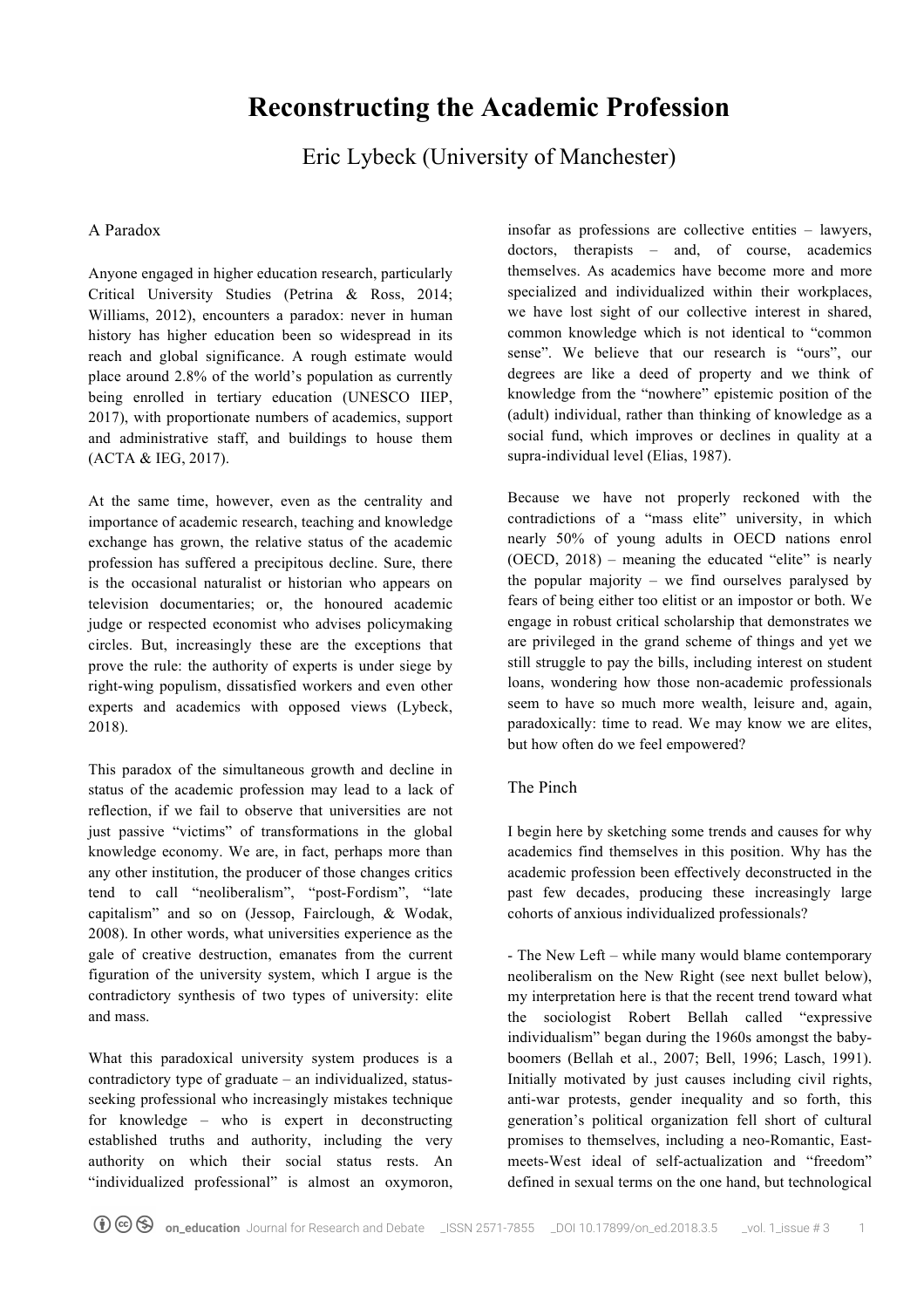terms on the other, particularly within Silicon Valley utopianism, which imagined non-hierarchical networks and systems that would allow humans to interact without authority structures or big government bureaucracies. The introduction of expressive individualism within the baby boomer generation and thereafter, has had a number of consequences for social organization (Boltanski & Chiapello, 2005); and was significant in asserting the individual's right to be "free" to do what they want, especially vis-a-vis welfare state authority structures, of which professions and universities remained a constitutive part. Thus began our sustained auto-criticism of the very institutions in which we work, obtain income and status from.

- The New Right – while historians of ideas trace the origins of neoliberalism to the meeting of (then, oddball) economists and political philosophers at a Swiss hotel (Mirowski & Plehwe, 2009; Harvey, 2005), we must remember that neoliberal views did not begin their ascendance until the basic mechanisms of Keynesian fiscal management began to malfunction; when stagflation – a theoretical impossibility in Keynesian macroeconomics – began to occur. This crisis of expertise happened more-or-less concurrently across advanced industrial economies beginning in the early-mid 1970s, pushing the anti-monopolist, anti-tax, subjectivityoriented and methodologically individualistic views of economists to the forefront of economic policy. Not coincidentally, many professionals' view of themselves preconditioned them to accept this due to the aforementioned changes in expressive individualism amongst the middle classes. From the right, thereafter, neoliberals challenged the collective authority of professions as being self-interested guilds, in which any reference to public purpose, social or civic function, was mere ideological window-dressing for self-interested, rationally-calculating, greedy actors. Again, this was increasingly the way professionals seemed to view themselves.

The rest is history, as we know: the privatization of public finances began under Reagan and Thatcher in America and Britain, with similar reforms made in their images elsewhere (Slaughter & Rhoades, 2009; McGettigan, 2013; Newfield, 2016). The power of unions was smashed, with reference to the perceived oligarchical structure which stood in the way of efficiency and growth; which was politically effective in terms of eliminating counter-powers in "old Left" unions and political factions. Universities were also caught up in this anti-monopolist wave, having tenures stripped, academic union rights diminished and new public administration audits put in place. These reforms were justified as challenging academic elitism, which supposedly held back the participation of wider populations who would otherwise benefit from higher education; academics, left-wing loafers and their arcane subjects were criticized for being useless to both their students and the wider public. The state would have to intervene to undermine academic authority in their interests (Deem, 2004).

What the state accomplished was the opening of the higher education "market" to other non-academic professionals, namely those trained within business schools employing management and auditing techniques that were inappropriate for the non-economic sectors these consultants colonized (still drawing on "expertise" rooted in university degrees). After decades of trashing public services, which has resulted in greater inefficiencies and costs, dramatically increased economic inequality, still stagnating wages and (often disguised) inflation and unemployment, it is not difficult to see why this mode of organizing firms, societies, healthcare, cultural and media institutions and universities, is undergoing a sustained legitimacy crisis of its own (Streeck, 2017).

We are presently living through an interregnum.

# Where We Are

The ascent of populism on the left and right, but especially the right, is rooted in a loss of faith in experts. This anti-expert populism was, of course, prefigured in climate denialism, but has a long tradition going back to evangelical disbelief in Darwinian evolution in the 19th century. Thus far, much of the contemporary academic reaction to these claims has taken the form of doubling down: the public is wrong/racist/ignorant and so on. This may be emotionally satisfying and perhaps factually correct at times, but I will argue this reaction misrecognizes several dynamics that, again, are important for us to see as being the result of long-term sociological trends:

- The internal and international migration of students and graduates has led to an evacuation of young people from rural and suburban communities toward metropolitan cities and university towns – this concentrates the knowledge-economy in these regions and contributes to demographic statistics showing, for example, counties that voted for Brexit are "older" and "less educated" (Becker, Fetzer, & Novy, 2016).

- By moving from elite to mass levels of enrolment, we have restructured national class systems around credentials and status. In the USA, political scientists now measure "class" according to whether voters have college degrees or not (Hendrickson, 2016).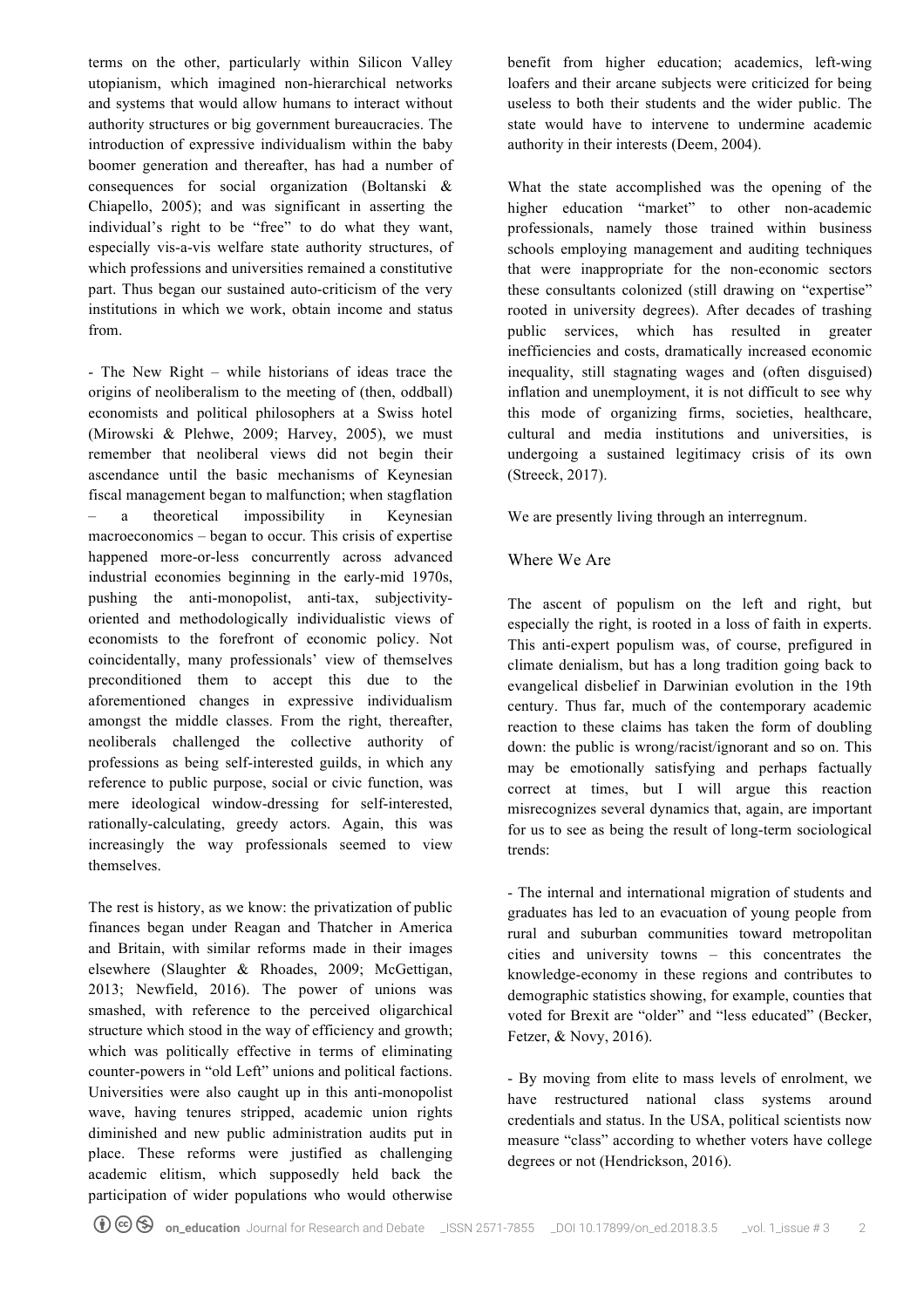- As globalized, Schumpeterian states have shifted toward STEM research and innovation, universities organize themselves isomorphically around global rankings' criteria produced by Times Higher Education, QS, The Guardian and other publications, while competing for students (especially international or Chinese) framed as "consumers" (DiMaggio & Powell, 1983). This channels the mission and purpose of higher education into the individualistic frames noted above, while also further restricting the incentives for universities to function as regional and local institutions.

- As student numbers grow, unregulated development of student accommodation – both purpose-built and multiple-occupancy homes – dramatically impacts housing prices. These pressures on the cost of housing for "locals" can result in dissatisfaction, displacement and gentrification within metropolitan spaces – or, results in segregation of spaces into town and gown (Smith, Sage, & Balsdon, 2014).

- Not only do these economic trends affect "locals", but early career academics themselves who can rarely afford to live near their universities, in contrast to their older professional peers whose equity in nearby housing has increased exponentially. This occurs alongside the casualization of fixed term teaching staff and the internal bifurcation of the academic profession into elite researchers and precarious teachers. There are also substantial gendered dimensions to the trend, as is typical of the emergence of any "semi-profession" (Etzioni, 1969; Lybeck, 2018).

- Lastly, discourses surrounding social mobility reinforce the idea that one should aspire to leave one's community if one's hopes to obtain, not just higher incomes, but participation in society, politics, economics and science. This process encourages a more rootless, less attached relationship to one's "place" and a greater attachment to cosmopolitan ideals (Calhoun, 2002).

These are only a few related trends, but consider this emergent structure from the vantage of a pensioner living in an abandoned, deindustrialized town. If a politician arrives and says, "Do not believe the experts – remember how they ruined the economy in 2008? – you know, they never talk about immigration? – they want to tell us we cannot make our own rules? – that, our fate is in the hands of global trade and a bunch of faceless bureaucrats in Brussels?" Or: "Do not believe those intolerant lattesipping Democrat elitists who want to replace coal with solar power from China – we are going to bring back the mines/factory/mill that used to be the heart of this town – anyone who tells you we cannot is lying – fake news!"

From their position within the emerging knowledgeeconomy, the appeal of these messages becomes somewhat more understandable, if nonetheless illinformed. But, amongst academics and professionals, is our best reaction then to continue to speak amongst ourselves about how Brexit "really" is a reaction to postimperial decline? Or, hold seminars on campus demanding our regions develop a "global vision" that fits our university's strategic plans? Or, that those who believe we can "take back control" from unaccountable bureaucrats are essentially stupid. Further examples abound, in which few if any lessons are being learned about our post-Brexit, post-Trump, post-truth world that is not directed internally within academia / metropolitan / "liberal" spaces and communicative systems.

We may further consider that even within this emergent structure – particularly from far from the "top" of the hierarchical rankings – not all is quite right. Imagine, for example, being a student from a disadvantaged background who has enrolled at a not-so-top-tier institution. One may still have to leave home, become a stranger to both friends "left behind" at home and one's peers at university who are not first-generation students (Reay, David, & Ball, 2005). Or, imagine being an academic working in, or a professional graduate from, one of these institutions. The message from the broader professional environment is clear: you remain "less than". You may have a degree, but it is "Mickey Mouse". You apply for dozens of jobs, but you are competing against graduates from "top-tier" universities. Accordingly, the job you do have is insecure, because you are "replaceable" – by either a new graduate or an as yet not invented artificially-intelligent machine. You may be aware you are in what anthropologist David Graeber (2018) calls a "bullshit job". Will you too become "left behind"?

Now imagine the politician who says: "Do you know all those elitist academics going on about social justice, feminism, transgenderism and so on? – when will it end? – it is never enough for these people – and they have the nerve to talk about us being 'privileged' – Ha!" Wouldn't it be so much more convenient if the source of one's problems lay at the door of those irritating, arrogant, "virtue-signalling" academic elites? Not only do they seem to control the centre of expertise, culture and power, if one tries to challenge their wisdom, one is accused of being a racist, sexist, privileged white man or similar.

These are just a few points of view that look differently at the elite centre of the academic profession, which remains despite the increase in mass student enrolment. Indeed, as overcredentialization makes bachelors' degrees a standard baseline for employment, the status hierarchy of institutions (i.e., global rankings) determines one's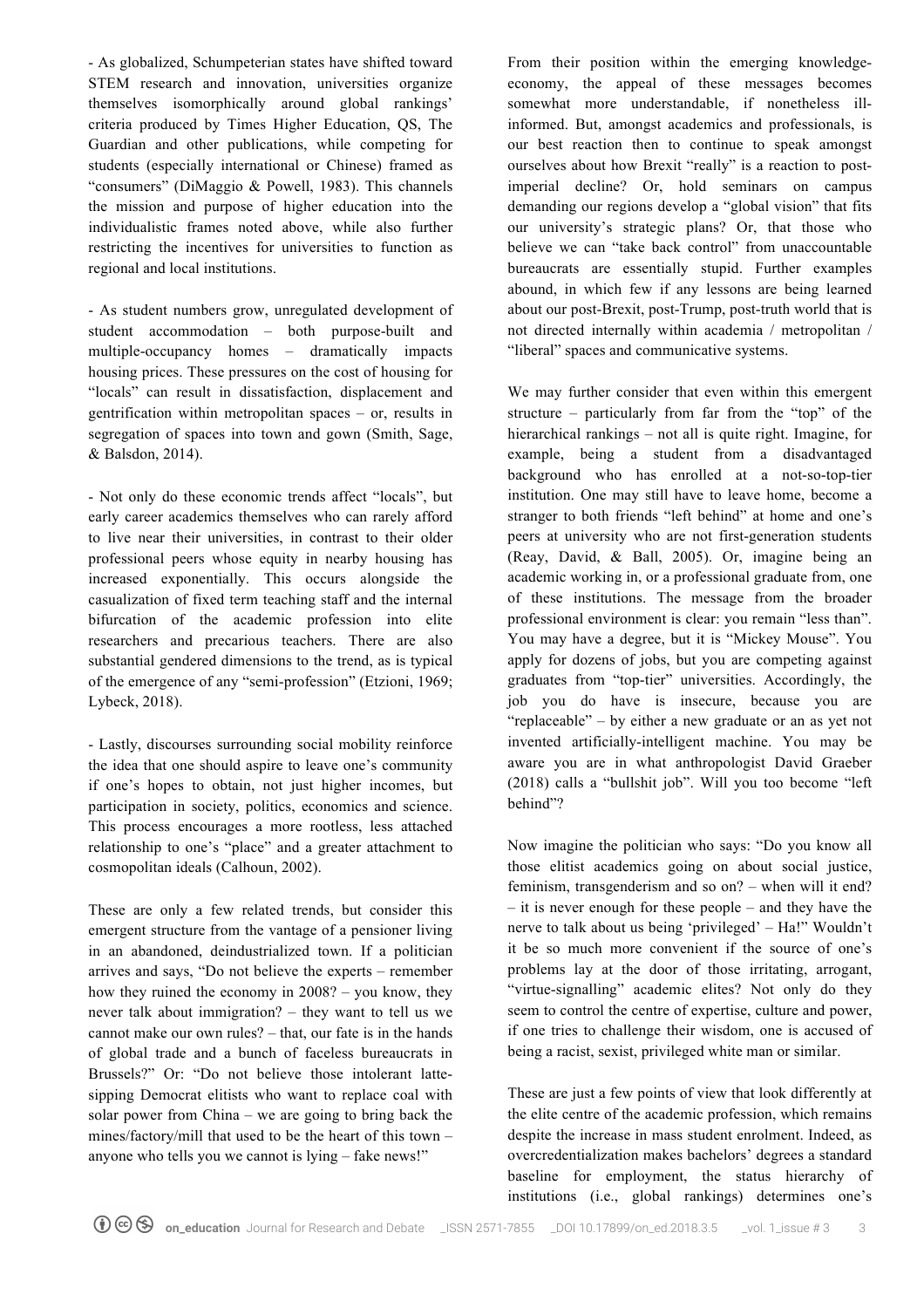chances of obtaining work (Collins, 1971). As long as the hierarchical structure of higher education institutions remains in place, any efforts to widen participation within the elite universities will fail to improve the condition of the majority of students from non-traditional backgrounds, who will be enrolled at less-than-top tiered universities.

### Reconstruction

Having deconstructed much of what is taken for granted as the natural structure of higher education in a globalized, knowledge-based economy, it is worth considering what should be done to improve the situation. Taking the last observation first: if the problem is the hierarchical structure of institutions, worldwide, what the academic profession can begin to do is reassert our collaborative relationships and horizontal and segmental patterns of differentiation. Those of us in more "elite" institutions might recommend further collaborations with "lower status" universities, not just in developing countries as the British government is encouraging through its Global Challenges Research Fund (https://www.ukri.org/research/global-challengesresearch-fund/), but within local cities and regions. The recent proposal in Berlin to develop a citywide strategy for Humboldt, FU Berlin, TU Berlin and Charité medical schools is a promising development in this direction (https://www.berlin-university-alliance.de/en/index.html). Indeed, the re-emergence of explicitly "civic universities" through the UPP Foundation in Britain and amongst collaborators I am working with internationally as editor of the new journal, Civic Sociology, may point us in the direction we need to go.

Not to put too fine a point on it: we need to take responsibility, not just for our scholarship, but for our societies. It is our responsibility to empathize, engage and explain what we think is the "truth" to those who may not see the value in what we do. We must abandon our instincts to be either patronising or dismissive of those who feel the knowledge economy has nothing to offer them. In going through such processes, maybe some of our most certain truths will change. Maybe together, we can become something new.

While this task may seem difficult given the present circumstances, we should remember that the academic profession is over 1,000 years old. Founded as guilds to preserve the quality of degrees, the social value of universities has waxed and waned over the centuries. What is most interesting about the current situation is the paradox between the expansion of mass higher education and the criticism of academics as out-of-touch elitists. As I have argued in the past, perhaps a return to the idea of universities as self-governing guilds could provide a basis upon which we reconnect with wider populations (Lybeck, 2018). Immediately this suggestion will strike us as a contradiction: how would reconstructing the "exclusivity" of guild "privileges" result in a reengagement with the public? History suggests that universities were not just "A" guild, but the original guild, upon which all others organized themselves (Wei, 2012). Other histories suggest unions and artisanal associations were similarly modelled on guilds, especially as these privileges were undermined by utilitarian principles of "free trade". Indeed, historians have revisited the history of guilds to see that they not only provided the earliest conception of citizenship, but were also transnational in scope (Prak, 2018; Hoogenboom et al., 2018). Moving forward we may wish to consider our relationship as academics and professions to more traditional "trade" and "craft" guilds, such as Les Compagnons du Devoir and other forms of apprenticeships and non-academic education.

After all, the great success story of the 20th and 21st century expansion of higher education has been the rising proportion of university graduates. But, have we adequately considered the fates of those without such credentials – in both the older and younger populations – who do not go on, immediately, to higher education? Perhaps the current crisis we are facing is, in fact, an opportunity to rethink the role of academic knowledge in contemporary, globalizing (and deglobalizing) societies. In other words, perhaps we must collectively rethink ourselves.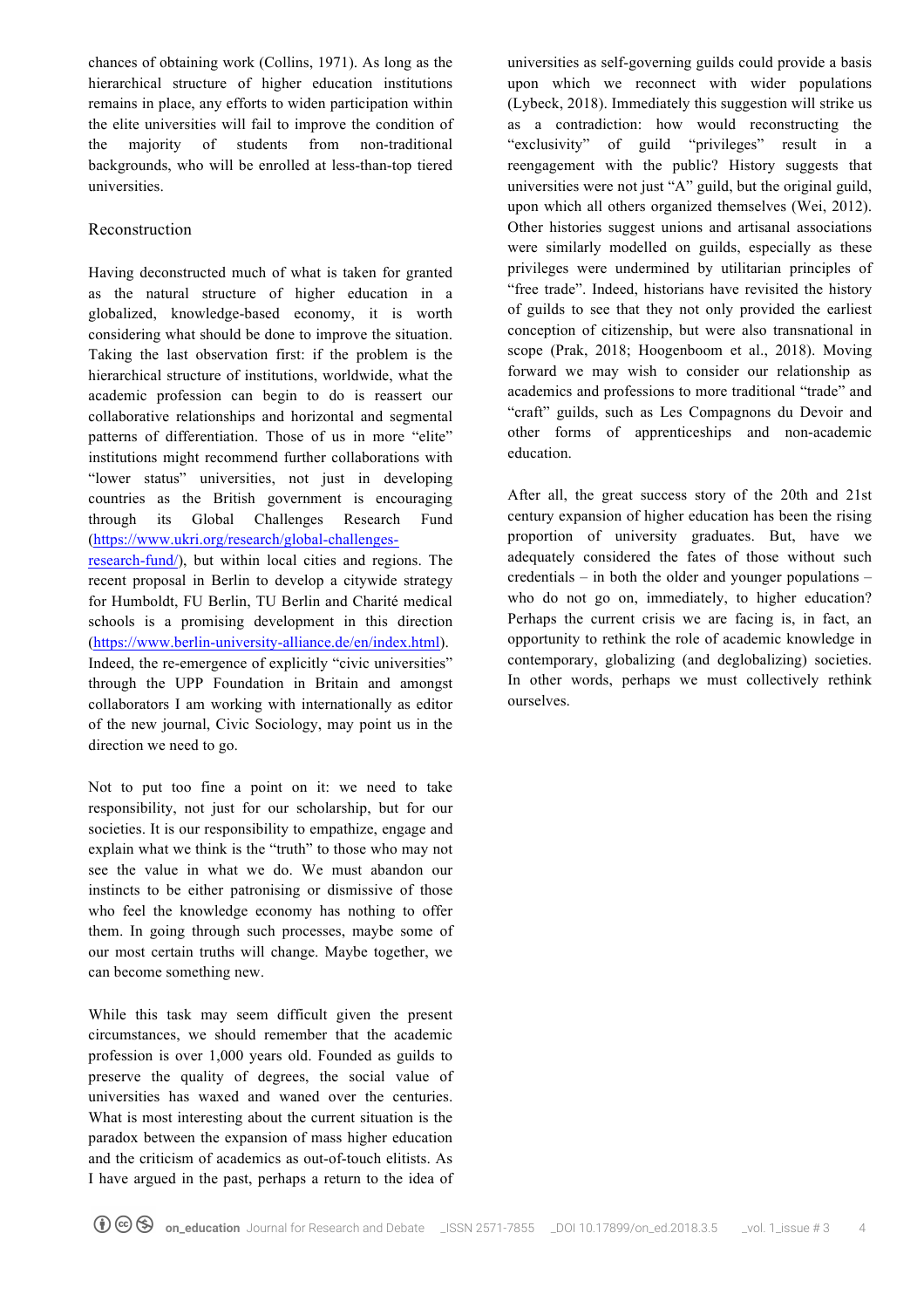#### References

- ACTA & IEG, (2017). *How Much Is Too Much? Controlling Administrative Costs through Effective Oversight.* Washington, D.C.: American Council of Trustees and Alumni | Institute for Effective Governance.
- Becker, S., Fetzer, T., & Novy, D. (2016). *Who Voted for Brexit? A Comprehensive District-Level Analysis.* Centre for Competitive Advantage in the Global Economy, Department of Economics. University of Warwick.
- Bell, D. (1996). *The Cultural Contradictions of Capitalism*. *20th Anniversary Edition*. Basic Books.
- Bellah, R. N., Madsen, R., Sullivan, W. M., Swidler, A., & Tipton, S. M., (2007). *Habits of the Heart: Individualism and Commitment in American Life*. University of California Press.
- Boltanski, L., & Chiapello, E. (2005). *The New Spirit of Capitalism*. London and New York: Verso.
- Calhoun, C. (2002). The Class Consciousness of Frequent Travelers: Toward a Critique of Actually Existing Cosmopolitanism. *South Atlantic Quarterly*, *101*, 869–897.
- Collins, R. (1971). Functional and Conflict Theories of Educational Stratification. *American Sociological Review*, *36*(6), 1002–1019.
- Deem, R. (2004). The Knowledge Worker, the Manager-Academic and the Contemporary UK University: New and Old Forms of Public Management? *Financial Accountability and Management, 20*(2), 107–128.
- DiMaggio, P. J., & Powell, W. W. (1983). The Iron Cage Revisited: Institutional Isomorphism and Collective Rationality in Organizational Fields. *American Sociological Review, 48*(2), 147–160.
- Elias, N. (1987). *Involvement and Detachment*. Oxford, UK; New York, NY, USA: Blackwell.
- Etzioni, A. (1969). *The Semi-Professions and Their Organization: Teachers, Nurses, Social Workers*. New York, NY: Free Press.
- Gouldner, A. W. (1979). *The Future of Intellectuals and the Rise of the New Class*. New York: Seabury Press.
- Graeber, D. (2018). *Bullshit Jobs: A Theory*. London: Penguin UK.
- Harvey, D. (2005). *A Brief History of Neoliberalism*. Oxford: Oxford University Press.
- Hendrickson, C., & Galston, W. A. (November 18, 2016). *The Educational Rift in the 2016 Election.* [Web Log Entry] https://www.brookings.edu/blog/fixgov/2016/11/18/educational-rift-in-2016-election/
- Hoogenboom, M., Kissane,Ch., Prak, M., Wallis, P., & Minns, Ch. (2018). Guilds in the Transition to Modernity: The Cases of Germany, United Kingdom, and the Netherlands. *Theory and Society, 47*, 255–291.
- Jessop, B., Fairclough, N, & Wodak, R. (Eds.). (2008). *Education and the Knowledge-Based Economy in Europe*. Rotterdam: Sense Publishers.
- Lasch, Ch. (1991). *The Culture of Narcissism: American Life in an Age of Diminishing Expectations*. New Ed edition. New York: W. W. Norton and Company.
- Lybeck, E. R. (2018). The Coming Crisis of Academic Authority. In Geelan, T., Hernando, M., & Walsh, P. (Eds.), *From Crisis to Social Change: Towards Alternative Horizons*. Basingstoke: Palgrave.
- McFarland, G. W., (Ed.). (1975). *Mugwumps, Morals and Politics, 1884-1920*. Illustrated edition. Amherst: University of Massachusetts Press.
- McGettigan, A. (2013). *The Great University Gamble: Money, Markets and the Future of Higher Education*. London: Pluto Press.
- Mirowski, P., & Plehwe, D. (2009). *The Road from Mont Pelerin: The Making of the Neoliberal Thought Collective*. 1 edition. Cambridge, Mass: Harvard University Press.
- Newfield, Ch. (2016). *The Great Mistake: How We Wrecked Public Universities and How We Can Fix Them*. Baltimore: Johns Hopkins University Press.
- OECD. (2018). *Education at a Glance.* https://www.oecd-ilibrary.org/education/education-at-a-glance\_19991487
- Petrina, S., & Ross, E. W. (2014). Critical University Studies: Workplace, Milestones, Crossroads, Respect, Truth. *Workplace: A Journal for Academic Labor, 23*, 62-72.